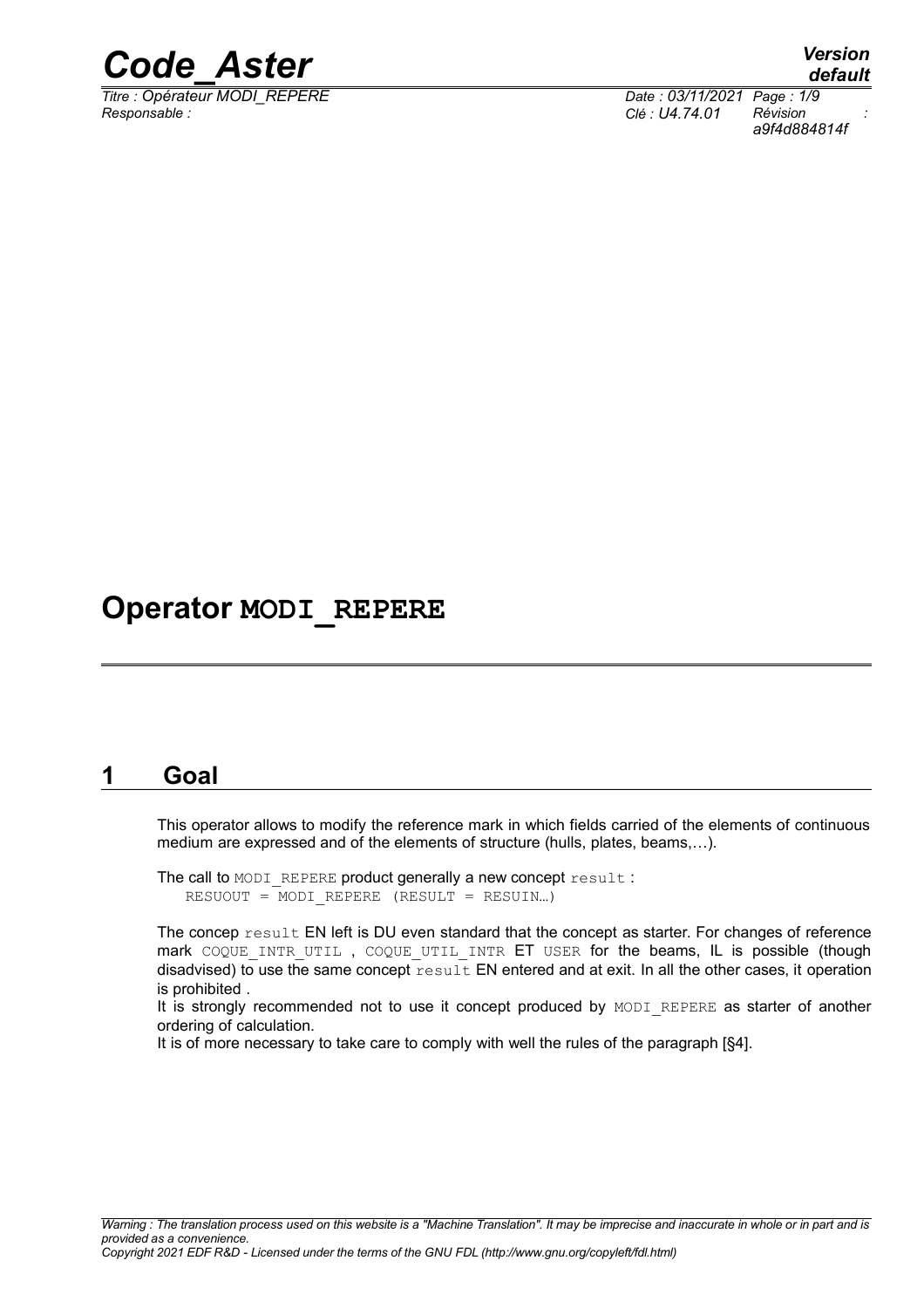*Titre : Opérateur MODI\_REPERE Date : 03/11/2021 Page : 2/9 Responsable : Clé : U4.74.01 Révision :*

*default*

*a9f4d884814f*

# **2 Syntax**

| $result [ * ] = MODI REPERE ($                                                                                                                                                                                                                                                                                                                                                                                                           |                                                                                                                                              |
|------------------------------------------------------------------------------------------------------------------------------------------------------------------------------------------------------------------------------------------------------------------------------------------------------------------------------------------------------------------------------------------------------------------------------------------|----------------------------------------------------------------------------------------------------------------------------------------------|
| $\Diamond$ reuse = resuout,                                                                                                                                                                                                                                                                                                                                                                                                              |                                                                                                                                              |
| / $\triangleleft$ RESULT = resuin,<br>[evol elas]<br>$\overline{\phantom{a}}$<br>[evol noli]<br>$\sqrt{2}$<br>[evol ther]<br>[mode flamb]<br>[dyna trans]<br>[dyna harmo]<br>[mode meca]<br>$\sqrt{2}$<br>[mult elas]<br>$\sqrt{2}$<br>[base modale]                                                                                                                                                                                     |                                                                                                                                              |
| $\bullet$ CHAM GD = CHIN,<br>[field]                                                                                                                                                                                                                                                                                                                                                                                                     |                                                                                                                                              |
| # if RESULT                                                                                                                                                                                                                                                                                                                                                                                                                              |                                                                                                                                              |
| ↑ # Selection of the sequence numbers                                                                                                                                                                                                                                                                                                                                                                                                    |                                                                                                                                              |
| / TOUT ORDRE = $'YES'$ ,<br>/ NUME ORDRE<br>$= 1$ nuor,<br>/ LIST ORDRE $= 1$ nuor,<br>/ NUME MODE<br>$= 1$ numo,<br>/ NOEUD CMP<br>$= 1$ nomo,<br>/ NOM CAS<br>$=$ nocas,<br>$/ \bullet /$ INST = 1 inst,<br>$/FREQ = 1 freq,$<br>/LISTE INST = $1$ inst,<br>/LISTE FREQ = $1$ freq,<br>$/$ $\rightarrow$ CRITERION =/'RELATIVE',<br>♦<br>◆ PRECISION<br>$=$ /prec,<br>$/ 1.0D-6,$<br>$= 'ABSOLUTE'$ ,<br>$/$ $\blacklozenge$ CRITERION | [DEFECT]<br>$[1 \; 1]$<br>[listis]<br>[1 I]<br>[1 K16]<br>[K16]<br>[1 R]<br>[1 R]<br>[liststr8]<br>[liststr8]<br>[DEFECT]<br>[R]<br>[DEFECT] |
| $\triangle$ PRECISION = prec,                                                                                                                                                                                                                                                                                                                                                                                                            | [R]                                                                                                                                          |
| MODI CHAM = $F($<br>NOM CHAM = $nomb$ ,<br>NOM $\text{CMP} = 1 \text{cmp}$ ,<br>TYPE CHAM<br>$=$ / 'VECT 2D',<br>/ $VECT 3D'$ ,<br>/ 'TENS $2D'$ ,<br>/ 'TENS $3D'$ ,<br>/ 'COQUE GENE'<br>$\lambda$                                                                                                                                                                                                                                     | [K16]<br>[1 K8]                                                                                                                              |
| REFERENCE MARK =/ $'$ USER',<br>/ 'CYLINDRICAL',<br>/ $'$ HULL',<br>/ 'COQUE INTR UTIL',<br>/ 'COQUE UTIL INTR',<br>/ 'COQUE UTIL CYL',                                                                                                                                                                                                                                                                                                  |                                                                                                                                              |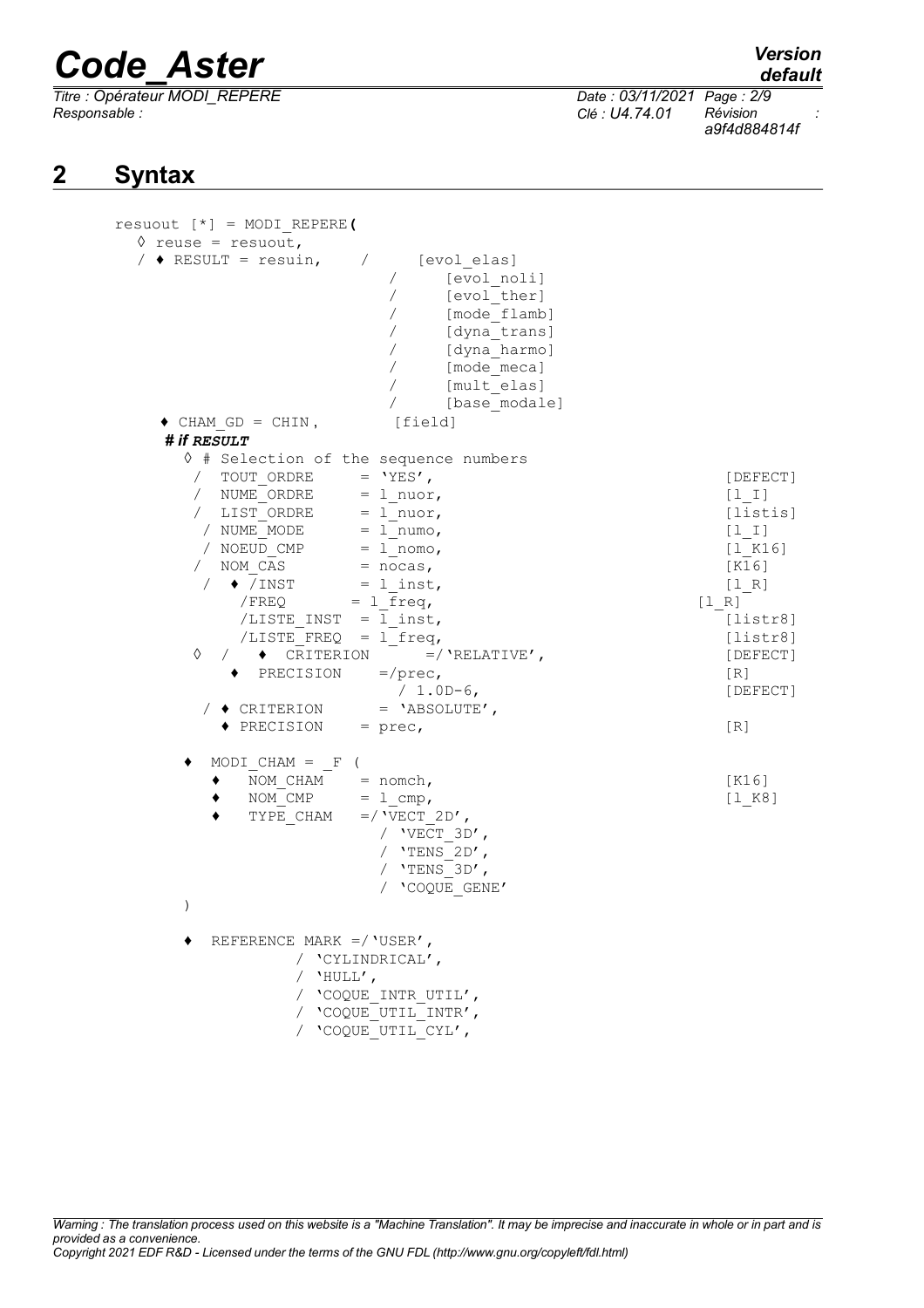*default*

*Titre : Opérateur MODI\_REPERE Date : 03/11/2021 Page : 3/9*

 $\triangle$  AFFE =  *# if REFERENCE MARK = 'USER'* *Responsable : Clé : U4.74.01 Révision :*

|                                                                                                                                                                                                                                                                                                                                                                                               | a9f4d884814f                          |
|-----------------------------------------------------------------------------------------------------------------------------------------------------------------------------------------------------------------------------------------------------------------------------------------------------------------------------------------------------------------------------------------------|---------------------------------------|
| $\text{FFE}$ = F (                                                                                                                                                                                                                                                                                                                                                                            |                                       |
| # if REFERENCE MARK = 'USER'                                                                                                                                                                                                                                                                                                                                                                  |                                       |
| $/$ $\bullet$ ANGL NAUT = (alpha, beta, gamma)                                                                                                                                                                                                                                                                                                                                                | $\begin{bmatrix} 1 & R \end{bmatrix}$ |
| / $\sqrt{2}$ VECT X = (vx1, vx2, vx3)                                                                                                                                                                                                                                                                                                                                                         | $\begin{bmatrix} 1 & R \end{bmatrix}$ |
| $\blacklozenge$ VECT Y = (vy1, vy2, vy3)                                                                                                                                                                                                                                                                                                                                                      | $\begin{bmatrix} 1 & R \end{bmatrix}$ |
| # if REFERENCE MARK = ' CYLINDRIQUE' or 'COQUE UTIL CYL'                                                                                                                                                                                                                                                                                                                                      |                                       |
| $\bullet$ ORIGIN = $(X, \text{ there}, Z)$                                                                                                                                                                                                                                                                                                                                                    | [1 R]                                 |
| $\sqrt{}$ AXE Z = (0z1 0z2 0z3)                                                                                                                                                                                                                                                                                                                                                               | [1 R]                                 |
| # if REFERENCE MARK = 'HULL'                                                                                                                                                                                                                                                                                                                                                                  |                                       |
| / $\triangle$ ANGL REP = $(\alpha, \beta)$                                                                                                                                                                                                                                                                                                                                                    | [1 R]                                 |
| $/$ $\bullet$ VECTOR = $(X, \text{ there}, Z)$                                                                                                                                                                                                                                                                                                                                                | [1 R]                                 |
| $\lambda$ / $\lambda$ , $\lambda$ , $\lambda$ , $\lambda$ , $\lambda$ , $\lambda$ , $\lambda$ , $\lambda$ , $\lambda$ , $\lambda$ , $\lambda$ , $\lambda$ , $\lambda$ , $\lambda$ , $\lambda$ , $\lambda$ , $\lambda$ , $\lambda$ , $\lambda$ , $\lambda$ , $\lambda$ , $\lambda$ , $\lambda$ , $\lambda$ , $\lambda$ , $\lambda$ , $\lambda$ , $\lambda$ , $\lambda$ , $\lambda$ , $\lambda$ |                                       |

 $\bullet$  / ALL = 'OUI',  $[1_gr\_maille]$  / GROUP\_MA = l\_grma, [l\_gr\_maille] / GROUP\_NO = l\_grno, [l\_gr\_noeud]

#### *# if CHAM\_GD*

)

**)**

♦ REFERENCE MARK = 'GLOBAL\_UTIL' [DEFECT] ♦ CARE\_ELEM = carelem [cara\_elem] ◊ INFORMATION =/1, [DEFECT]  $/2,$  $\Diamond$  TITLE = title,  $[1_Kn]$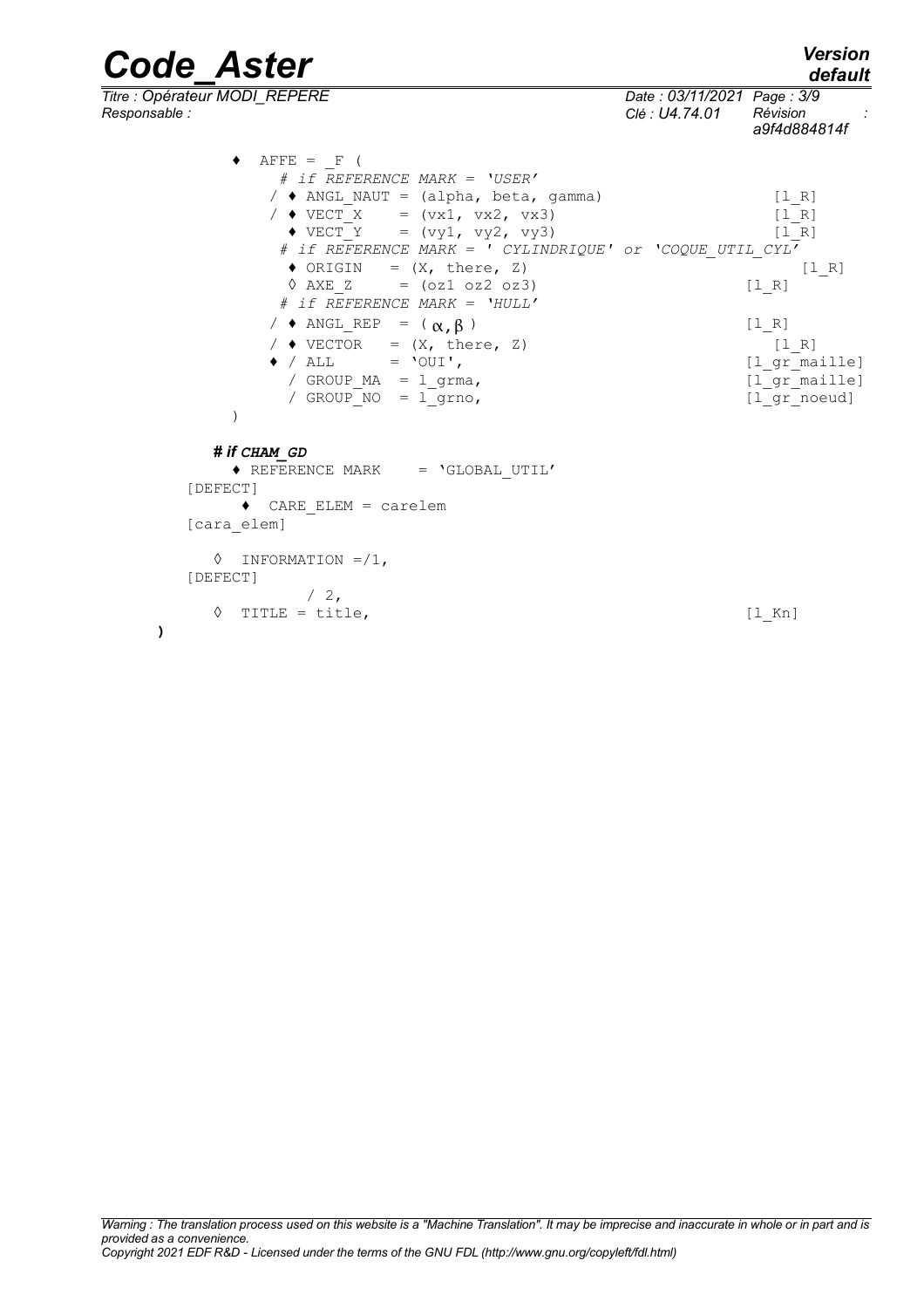*Titre : Opérateur MODI\_REPERE Date : 03/11/2021 Page : 4/9 Responsable : Clé : U4.74.01 Révision :*

*a9f4d884814f*

## **3 Operands**

### **3.1 Operands RESULT and CHAM\_GD**

 $/$  RESULT = resuin

Name of the structure of data result. This argument must be different from that used for the concept produced by the operator. The option reuse is authorized (though disadvised) only when REPERE=' COQUE UTIL INTR' OT REPERE=' COQUE INTR UTIL'.

 $\triangleleft$  CHAM GD = chin

Name of the field as starter. This field is very particular and it can be produced only by the order PROJ CHAMP with the method under-points applied to a stress field 3D. The order PROJ CHAMP project this field on all the points of the family RIGI finite elements supporting of the under-points. See the operands REFERENCE MARK and CARA ELEM of this order, as well as the documentation of the order PROJ\_CHAMP.

### **3.2 Selection of the sequence numbers and the moments**

#### **3.2.1 Operands TOUT\_ORDRE/NUME\_ORDRE/LIST\_ORDRE/**

 $\bullet$  / TOUT ORDRE = 'YES' (value by default)

This keyword indicates that one applies the change of reference mark for all the sequence numbers of the concept result

Example: every moment for a result of the type  $evol$  \*.

/ NUME ORDRE =  $1$  nume

The change of reference mark will be done for the values of sequence number  $1$  nume provided.

TOUT INST = 'YES'

This keyword indicates that one wants to change the reference mark for every moment.

/ LIST\_ORDRE = l\_ord

This keyword indicates that one wants to modify the reference mark with the sequence numbers described in the concept  $1$  ord of type listis.

/ NUME\_MODE = l\_numo

This keyword indicates that one wants to modify the reference mark of the modes indicated by their numbers of mode in the list  $1$  numo.

/ NOEUD\_CMP = l\_nomo

This keyword indicates that one wants to modify the reference mark of the static modes indicated by their DDL in the list  $1$ \_nomo.

```
/ NOM_CAS = nocas
```
This keyword indicates that one wants to modify the reference mark of a static result indicated by the name of his loading case nocas.

### **3.2.2 Operands INST/LIST\_INST/FREQ/LIST\_FREQ**

 $\Diamond$  / INST = 1 inst

This keyword indicates that one wants to modify the reference mark at the moments  $1$  inst.

```
/ LIST NST = 1i inst
```
This keyword indicates that one wants to modify the reference mark at the moments described in the concept li\_inst of type listr8.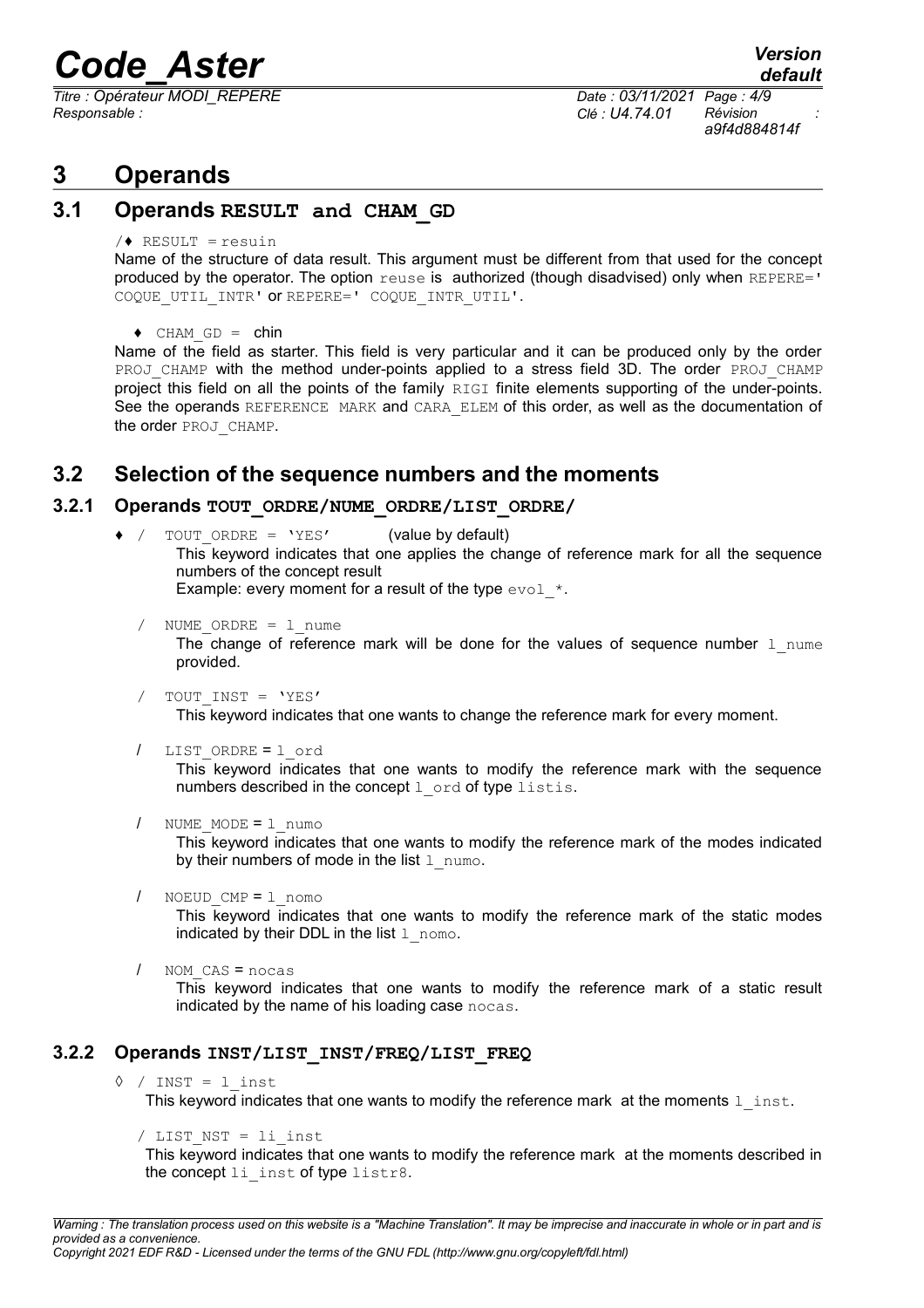*Titre : Opérateur MODI\_REPERE Date : 03/11/2021 Page : 5/9 Responsable : Clé : U4.74.01 Révision :*

*a9f4d884814f*

/  $FREQ = 1$  freq

This keyword indicates that one wants to modify the reference mark at the frequencies  $1 \text{ freq.}$ 

```
/ LIST_FREQ = li_freq
```
This keyword indicates that one wants to modify the reference mark at the frequencies described in the concept li freq of type listr8.

### **3.3 Keyword factor MODI\_CHAM**

This keyword factor makes it possible to define the fields and the components to be calculated. It can moreover be repeated several times. One can treat several fields at the same time.

### **3.3.1 Operand NOM\_CHAM**

Reference symbol of the field to be treated.

### **3.3.2 Operand NOM\_CMP**

Names of the components which one wants to treat (see [U2.01.04]). See also the paragraph [§4].

### **3.3.3 Operand TYPE\_CHAM**

This operand **obligatory** allows to specify the type of field to be treated. The various types are the following:

/  $VECT 2D'$  mean that one treats a field of vectors in dimension 2,

/  $VET$  3D' mean that one treats a field of vectors in dimension 3. This field of vectors can have 3 components (translation) or 6 components (translation and rotation).

- / 'TENS 2D' mean that one treats a field of symmetrical tensors in dimension 2,
- /  $Y$ ENS  $3D'$  mean that one treats a field of symmetrical tensors in dimension 3,

/ 'COQUE\_GENE' mean that one treats a field of quantities generalized in dimension 3 (deformations or efforts). This type is valid only for the reference mark 'HULL'.

See also the paragraph [§4.1.](#page-7-0)

### **3.4 Simple keyword REFERENCE MARK**

This keyword makes it possible to select a kind of reference mark among those listed below. To define the reference mark chosen, the keyword factor should be used AFFE.

- reference mark 'UTILISATEUR' : for the elements of continuous medium and elements of structure.
- reference mark 'CYLINDRIQUE' : for the elements of continuous medium.
- reference mark 'COQUE' : a reference mark user defines on the elements hull.
- reference mark 'COOUE UTIL INTR' : allows to pass from the reference mark user to the intrinsic reference mark on the elements • hull.
- reference mark 'COQUE\_INTR\_UTIL' : allows to pass from the intrinsic reference mark to the reference mark user on the elements • hull.
- Reference mark  $r \in \Omega$  responsing to Reference mark user on the reference mark user on the elements hull to a cylindrical total reference mark.

#### **Note:**

- *• If the user specified that the concept is D-entering (by the reserved word reuse ), them only possible choices for the wordkey simple REFERENCE MARK are 'COQUE\_UTIL\_INTR' or 'COQUE\_INTR\_UTIL'. The fields where the transformation is relevant are transformed, while the other fields are kept in the state;*
- *For a hull, the reference mark being defined by element, change of reference mark* **'HULL'** *applies only to the fields by element (* cham\_elem *).*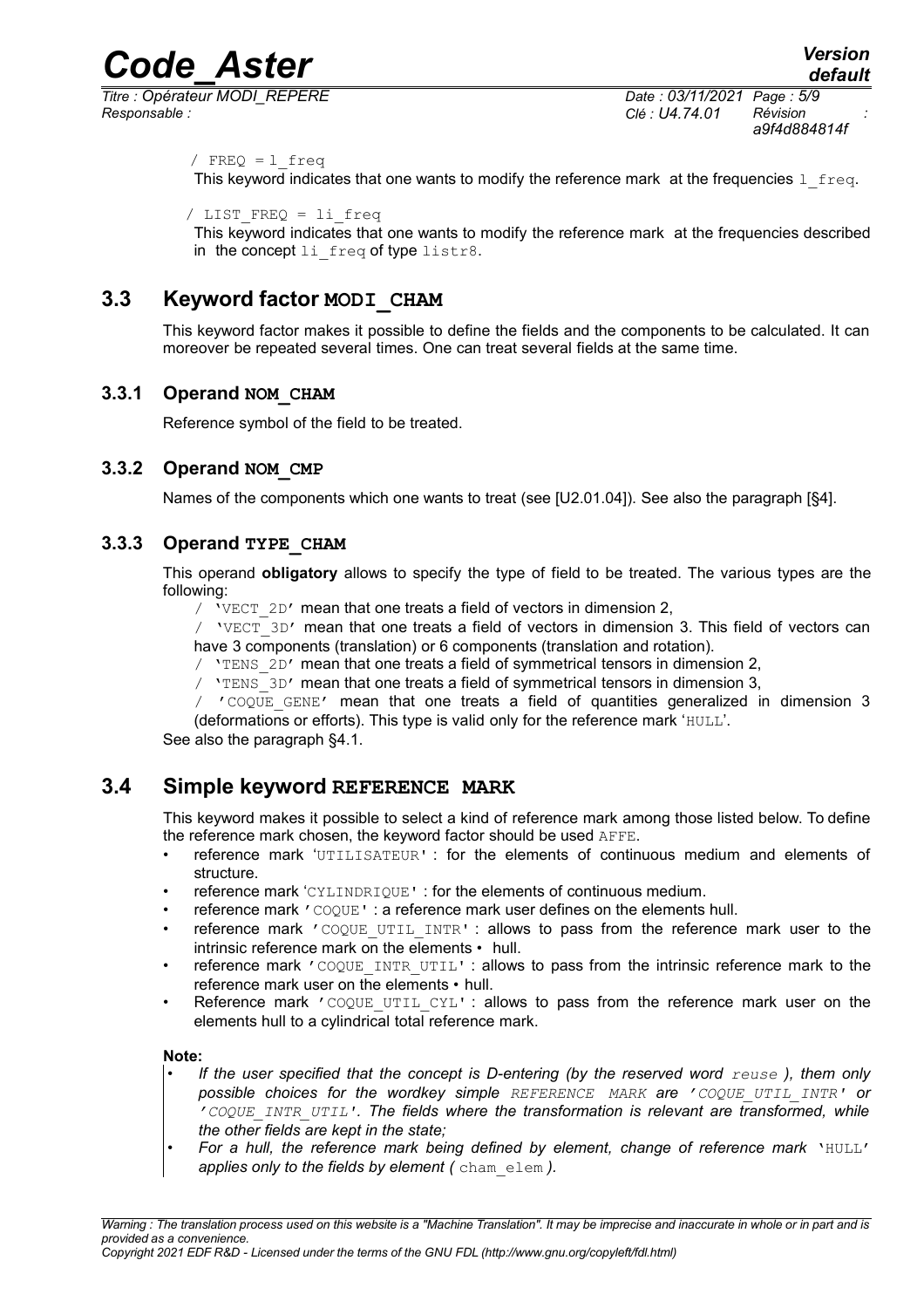*default*

*Titre : Opérateur MODI\_REPERE Date : 03/11/2021 Page : 6/9 Responsable : Clé : U4.74.01 Révision :*

*a9f4d884814f*

The intrinsic reference mark is a reference mark specific to a finite element of plate or hull, where are carried out elementary calculations and which is used as intermediary with the reference mark user in which are expressed the deformation and stress fields. It is defined in the following way:

- For a triangle (*cf.* [Figure 3.4-1\)](#page-5-1) whose tops are numbered of  $s_1$  with  $s_3$ : it is the reference mark formed by  $x = s_1 s_2$ ,  $y = z \wedge x$ ,  $z = s_1 s_2 \wedge s_1 s_3$
- For a quadrangle (*cf.* [Figure 3.4-2\)](#page-5-0) whose tops are numbered of  $s_1$  with  $s_4$  and whose mediums on the sides are numbered of  $m_1$  (medium of  $s_1 s_2$ ) with  $m_4$  (medium of  $s_4 s_1$ ): it is the reference mark formed by  $x = m_4 m_2$ ,  $y = z \wedge x$ ,  $z = m_4 m_2 \wedge m_1 m_3$





<span id="page-5-1"></span>**Figure 3.4-1: Intrinsic reference mark for a mesh of the type TRIA3**

<span id="page-5-0"></span>

### **3.5 Keyword factor AFFE**

This keyword factor defines the reference mark previously selected:

• reference mark 'UTILISATEUR' :

- that is to say defined by the data of 3 nautical angles (in degrees),
	- ANGL NAUT =  $(alpha, beta, gamma)$
- maybe in 3D by data of 2 basic vectors with  $VECT X$  and  $VECT Y$  from which 3 nautical angles are built such as:

for alpha *si VECT <sup>X</sup>* (1)=0 *alorsalpha*=0  $s$ *inon alpha* = arctan( ${VECT}_X(2)$ / ${VECT}_X(1)$ )

for beta

 $s$ *i*  $\sqrt{VECT_X(1)^2 + VECT_X(2)^2} = 0$  *alors beta* = 0  $s$ *inon*  $beta = -\arctan(VECT_X(3)/\sqrt{VECT_X(1)^2+VECT_X(2)^2})$ 

for gam

$$
\begin{array}{c}\n\text{ma} \begin{cases}\n\sin VECT_Y(2) = 0 \text{ alors gamma} = 0 \\
\sin on \text{ gamma} = \arctan (VECT_Y(3) / VECT_Y(2))\n\end{cases}\n\end{array}
$$

reference mark 'CYLINDRIQUE' or 'COQUE UTIL CYL' : defined by the data of the origin of the reference mark and the axis *Oz*

ORIGIN =  $(X, \text{there}, Z)$  coordinates of the origin  $Q$  reference mark

AXE  $Z = (\circ z1, \circ z2, \circ z3)$  coordinates of a vector defining the axis  $oz$ 

(axis of the cylinder).

This reference mark can be defined only once.

**Note:** in 2D, if AXE z is not well informed, one takes total axis Z.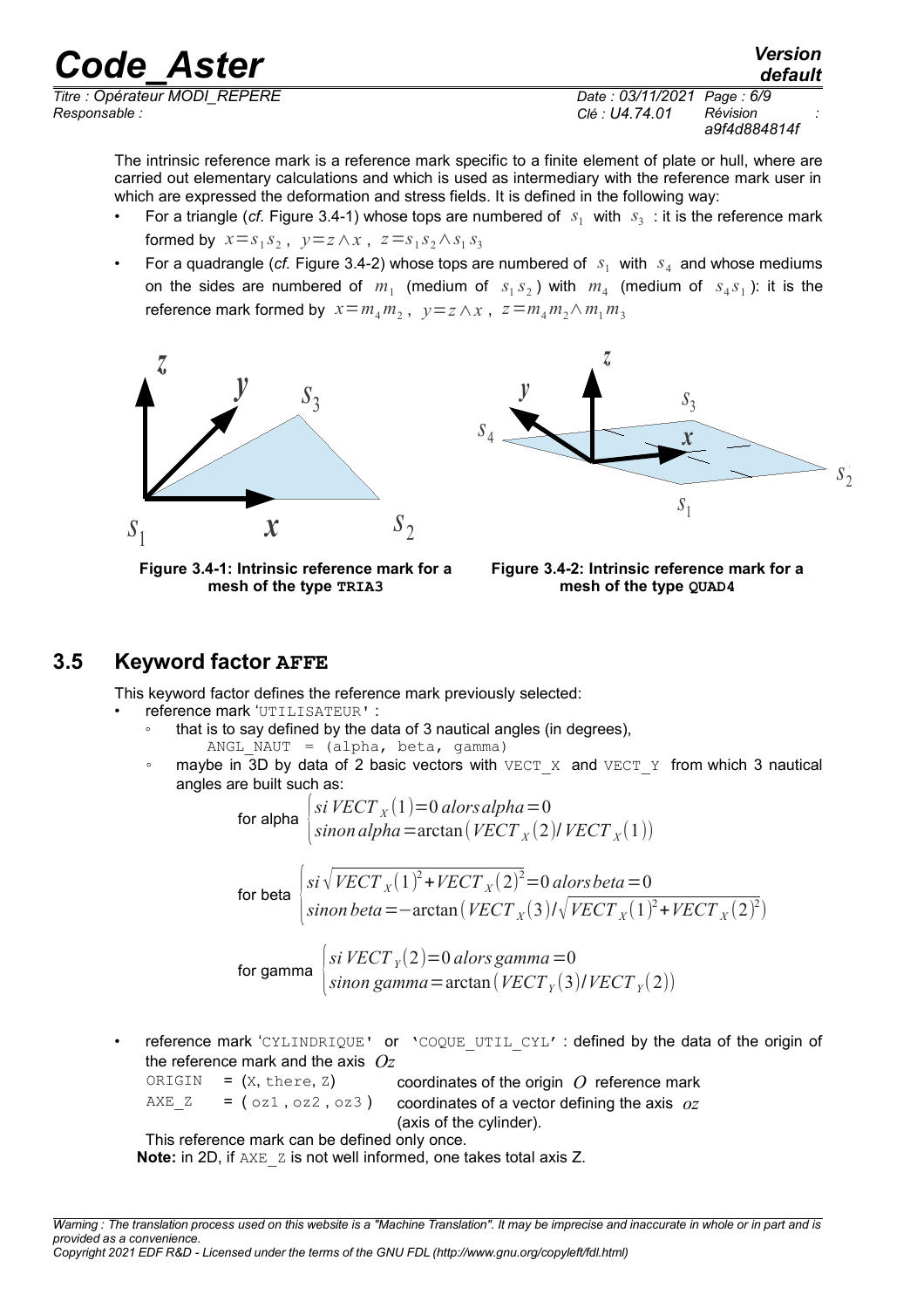*Responsable : Clé : U4.74.01 Révision :*

• reference mark  $\prime$  COQUE': it is defined is by the data of two angles in degrees (keyword ANGL REFERENCE MARK) or using the keyword VECTOR. *Cf.* keyword HULL in AFFE CARA ELEM [U4.42.01].

In the case ANGL, REFERENCE, MARK, the angles are used to define the preceding vector which, project as regards the hull, will give the axis  $\mathcal{O}_X$  new reference mark. Knowing the normal in any point with the hull, one from of easily deduced the new reference mark.

#### **Note:**

- One can define a variable reference mark by using several occurrences of the keyword AFFE and by giving for example nautical angles different on various groups from nodes or meshs. This possibility is • reserved for the changes of bearing reference mark on elements of continuous mediums ( 'USER' and 'CYLINDRICAL' );
- For the changes of reference mark on elements of structure ( 'HULL', 'COQUE\_UTIL\_INTR', 'COQUE INTR UTIL', 'COQUE UTIL CYL' ), the reference mark cannot be variable, and only one occurrence of the keyword AFFE is authorized.

### **3.5.1 Operands ALL, GROUP\_MA, GROUP\_NO**

Allow to apply to all the grid or to restrict the change of reference mark to certain meshs or certain nodes, or to define the reference mark in a different way on certain meshs or certain nodes. Attention, for the fields by element, GROUP NO beT prohibited.

### **3.6 Operand REFERENCE MARK**

This operand is obligatory as soon as CHAM GD is well informed. It makes it possible to change the reference mark of the field as starter. Currently only one possibility exists: passage of the total reference mark to the local reference mark of the element of hull REPERE=' GLOBAL UTIL'. It is thus supposed that the field given under CHAM\_GD is defined in the reference mark **total**.

### **3.7 Operand CARA\_ELEM**

This operand is obligatory as soon as CHAM GD is well informed. It makes it possible to give the local reference mark of the elements of structure and thus to make the passage of the total reference mark of definition of the starting field in the local reference mark of the elements.

### **3.8 Operand INFORMATION**

This operand makes it possible to display the structure of the concept result (resuout).

### **3.9 Operand TITLE**

See [U4.03.01].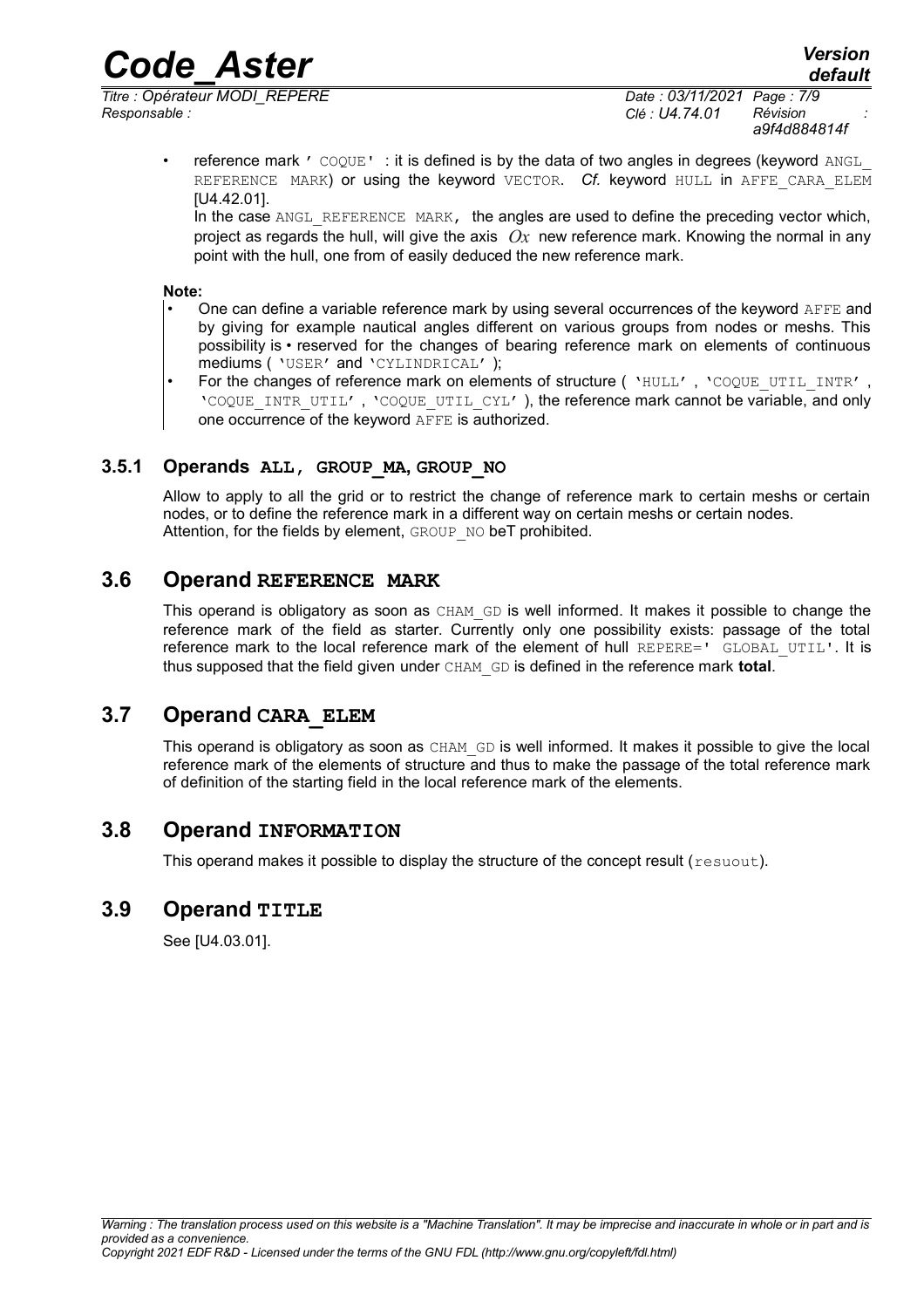*Titre : Opérateur MODI\_REPERE Date : 03/11/2021 Page : 8/9 Responsable : Clé : U4.74.01 Révision :*

*a9f4d884814f*

## **4 Notes of use**

### **4.1 Definitions and precautions of use**

<span id="page-7-0"></span>A concept produced by MODI\_REPERE does not have to be used any more then to do calculations, Code Aster not memorizing the reference mark in which the fields appear. Only impressions or layouts are licit.

According to each type of field, it is necessary to specify well afterwards NOM CMP the exact number of components and in the following order:

- in the case of vectors in dimension 2 or 3 (2 or 3 components):  $X, Y, (Z)$ ,
- in the case of a tensor in dimension 2 (4 components): *XX ,YY ,ZZ , XY* ,
- in the case of a tensor in dimension 3 (6 components): *XX ,YY , ZZ , XY , XZ ,YZ*
- in the case of a quantity generalized in dimension 3 (8 components: two tensors in dimension 2, a vector in dimension 2):  $XX$ ,  $YY$ ,  $XY$ ,  $XX$ ,  $YY$ ,  $XX$ ,  $YY$ ,  $XY$ ,  $X$ ,  $Y$
- in the case of vectors in dimension 3 (6 components): *N ,VY ,VZ , MT , MFY , MFZ* ,

#### **Note:**

- *• When a node N grid is on the axis Oz (cylindrical reference mark), one seeks the average node of the geometrical centers of the meshs containing the node N for the calculation of the matrix of passage in cylindrical reference mark. If this average node is also on the axis*  $Oz$ *, calculation stops in fatal error.*
- *• When all the components of a node are not present in the field to treat, one writes nothing in the field transformed for this node. This meets for example with the elements of modeling*  $COQUE$  *3D for which the nodes located in the middle of the faces do not have a degree of freedom of translation. The field of displacement resulting from MODI\_REPERE is thus not calculated for these nodes mediums of faces.*
- *• This list of components is exhaustive. It is not licit to carry out a change of having reference mark on fields of other components. For example, a thermal field of deformation (of type EPVC\_NOEUD) is certainly a tensor of dimension 3 but its components are not XX ,YY ,ZZ , XY , XZ ,YZ but EPTHER* \_ *L* , *EPTHER* \_*T* , *EPTHER* \_ *N* , *EPSECH* , *EPHYDR* , *EPTOT . These components not corresponding to a reference mark, that would not have a direction to change them of reference mark.*
- *• In the case of VECT\_3D with 6 components only fieldS EFGE\_ELNO ET SIEF\_ELNO are licitS.*

### **4.2 Cylindrical correspondences**

For the expression of the constraints in cylindrical reference mark one makes the following correspondences (by simplification one notes  $T = \theta$ ):

| Constraints in Cartesian reference mark |    | Constraints in cylindrical reference mark |
|-----------------------------------------|----|-------------------------------------------|
| vector                                  |    |                                           |
|                                         |    |                                           |
|                                         |    |                                           |
| tensor                                  | XX | RR                                        |
|                                         | YΥ | ZZ                                        |
|                                         | ZZ | <b>TT</b>                                 |
|                                         |    | RZ                                        |
|                                         | XZ | R T                                       |
|                                         |    |                                           |